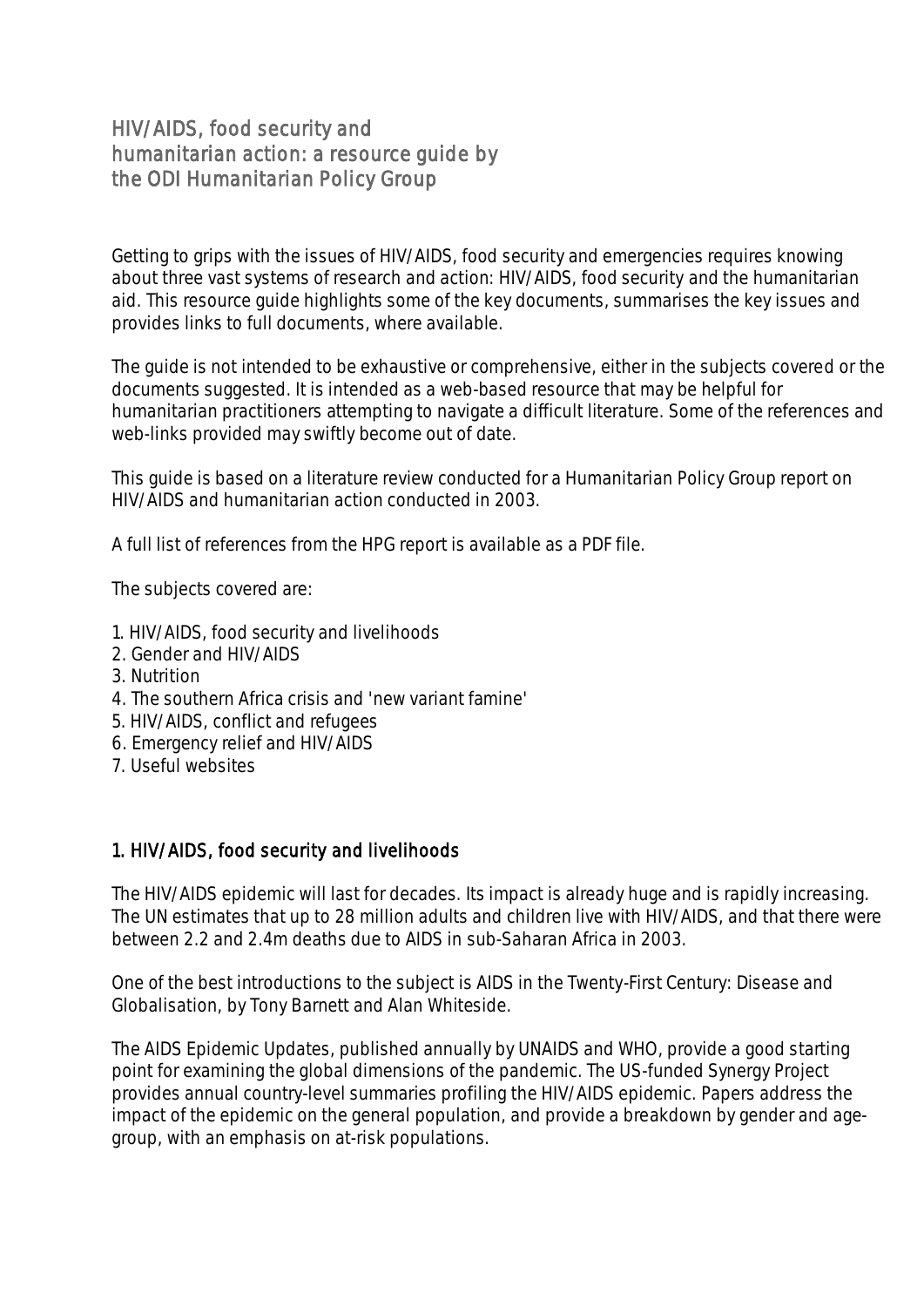- Tony Barnett and Alan Whiteside, AIDS in the twenty-first century: disease and globalisation (Basingstoke: Palgrave Macmillan, 2002)
- AIDS Epidemic Updates:<http://www.unaids.org/en/resources/publications.asp>
- Synergy Project:<http://www.synergyaids.org/summaries.asp>

There is a two-way relationship between HIV/AIDS and livelihoods. HIV has an impact on people's livelihoods, reducing food security through illness and death. People's food security and livelihood options also contribute to their resistance to HIV. Food insecurity may increase the risk of transmission by forcing people into risky behaviour, such as transactional sex and migration.

A growing literature examines how HIV/AIDS impacts on livelihoods. The literature shows that it has clear negative impacts on food security at a household level, and that these impacts are complex, wide-ranging and gender-specific. There are several summaries of the HIV/AIDS and food security literature. Some of the most helpful are:

- Carolyn Baylies, 'The Impact of AIDS on Rural Households in Africa: A Shock Like Any Other?', Development and Change, 33 (4), 2002, pp. 611-32.
- S. Gillespie and M. Loevisohn, 'HIV/AIDS, Food Security and Rural Livelihoods: Understanding and Responding', IFPRI ISNAR and RENEWAL, 2003, <http://www.isnar.cgiar.org/renewal/pdf/RENEWALWP2.pdf>
- Lawrence Haddad and Stuart Gillespie, 'Effective Food and Nutrition Policy Responses to HIV/AIDS: What We Know and What We Need To Know' (Washington DC: Food Consumption and Nutrition Division, International Food Policy Research Institute, 2001), [www.ifpri.org/divs/fcnd/dp.htm](http://www.ifpri.org/divs/fcnd/dp.htm)
- G. Mutangadura, D. Mukurazita and H. Jackson, A Review of Household and Community Responses to the HIV/AIDS Epidemic in the Rural Areas of Sub-Saharan Africa, UNAIDS Best Practice Collection, 1999, <http://www.unaids.org/publications/documents/economics/agriculture/una99e39.pdf>
- Shannon Stokes, Measuring Impacts of HIV/AIDS on Rural Livelihoods and Food Security (Rome: Food and Agriculture Organisation, 2003), [http://www.fao.org/sd/2003/PE0102a\\_en.htm](http://www.fao.org/sd/2003/PE0102a_en.htm)
- D. Topouzis, Measuring the Impact of HIV/AIDS on the Agricultural Sector in Africa, UNAIDS Best Practice Collection, Key Material, 2000
- Joanna White and Elizabeth Robinson, HIV/AIDS and Rural Livelihoods in Southern Africa, Policy Series 6 (Chatham: Natural Resource Institute, 2000), <http://www.nri.org/publications/policyseries/PolicySeriesNo06.pdf>

One of the best examples of reports based on household survey data, that aim to measure the impact of AIDS, is:

 Takashi Yamano and T. S. Jayne, Measuring the Impacts of Prime-Age Adult Death on Rural Households in Kenya (East Lansing, MI: Michigan State University Department of Agricultural Economics, 2002),<http://www.aec.msu.edu/agecon/fs2/kenya/wp5.pdf>

# 2. Gender and HIV/AIDS

The gender dimensions of the impact of AIDS form a central part of the analysis and response to AIDS. In sub-Saharan Africa, women now form the majority of those living with HIV/AIDS. They are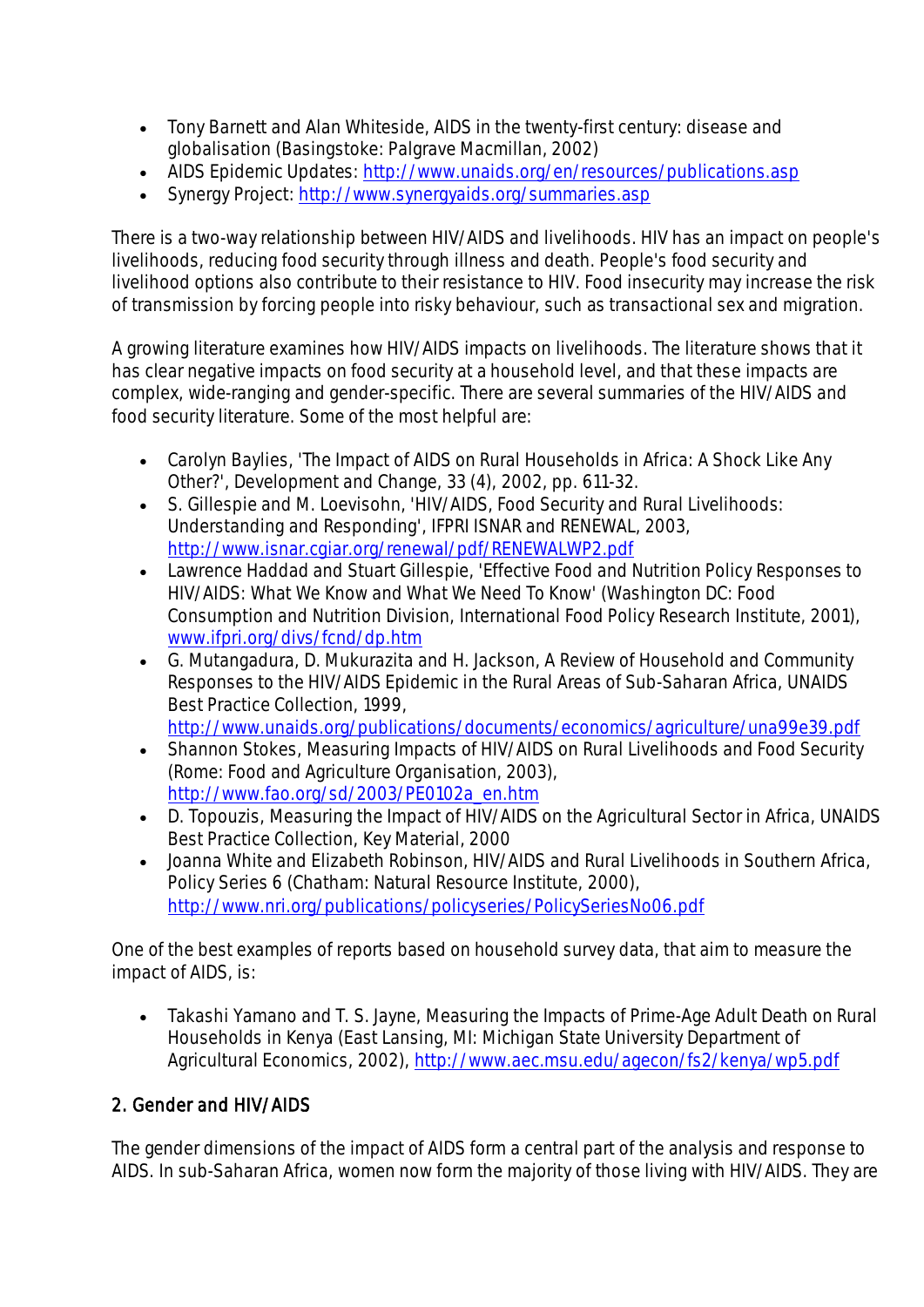infected on average 6-10 years younger than men. Women are biologically more susceptible to contracting HIV than men in any given sexual encounter. The low social status of women in the developing world magnifies their vulnerability to infection and limits their ability to deal with its impact. Many of the additional burdens of HIV/AIDS at a household level fall upon women, as they are the main producers of food and the main carers for the sick and for children. Analysis needs to consider the complex ways in which gender relationships influence impact. These are myriad, diverse and context-specific. Some of the most commonly cited are:

- HIV/AIDS widows may not have secure land tenure or rights
- In agricultural systems where men have primary responsibility for cash crops, a male death may lead to the loss of crucial knowledge in areas such as marketing. Women may not be able to participate in cash-crop production due to gender stereotypes and prejudice
- The death of an adult female may mean that the household is more likely to disintegrate given women's crucial role as carers
- Where women have primary responsibility for household food production, a female death may lead to the loss of crucial knowledge and experience
- Increasing levels of female mortality may heighten children's vulnerability to malnutrition, as women are the primary carers
- Women's role as primary carers for the sick may mean that the labour impacts of HIV/AIDS fall disproportionately on women, leaving them particularly time-poor
- Women may be forced into transactional sex or other erosive coping strategies as a result of increasing impoverishment due to HIV/AIDS.

Some of the key documents are:

- Carolyn Baylies & Janet Bujra, Aids, Sexuality and Gender in Africa (London: Routledge, 2000)
- Gender and HIV/AIDS, Bridge, Institute of Development Studies, University of Sussex, <http://www.eldis.org/gender/dossiers>
- Vicci Tallis, Gender and HIV/AIDS: Overview Report, BRIDGE, Institute of Development Studies, 2002,<http://www.ids.ac.uk/bridge/reports/CEP-HIV-report.pdf>

# 3. Nutrition

There is a vicious cycle between HIV/AIDS and malnutrition. Malnutrition may increase the progression of HIV infection, and may also increase the risk of transmission from mothers to babies. In turn, HIV infection accelerates the cycle of inadequate dietary intake and disease, which leads to malnutrition. People with HIV/AIDS have different nutritional requirements, though precisely what these are is the source of heated debate. The recommendations on nutritional requirements for people with HIV/AIDS are currently being revisited by a WHO working group on HIV/AIDS and nutrition.

There is still much uncertainty about the interactions between HIV/AIDS and malnutrition. Research suggests that the chance of infection with the HIV virus might be reduced in individuals who have good nutritional status; the onset of disease and death might be delayed where HIVpositive individuals are well-nourished; and diets rich in protein, energy and vitamins might reduce the risks of vertical transmission. Micro-nutrient deficiencies may increase the likelihood of mother-to-child transmission. Nutritional supplements, particularly antioxidant vitamins and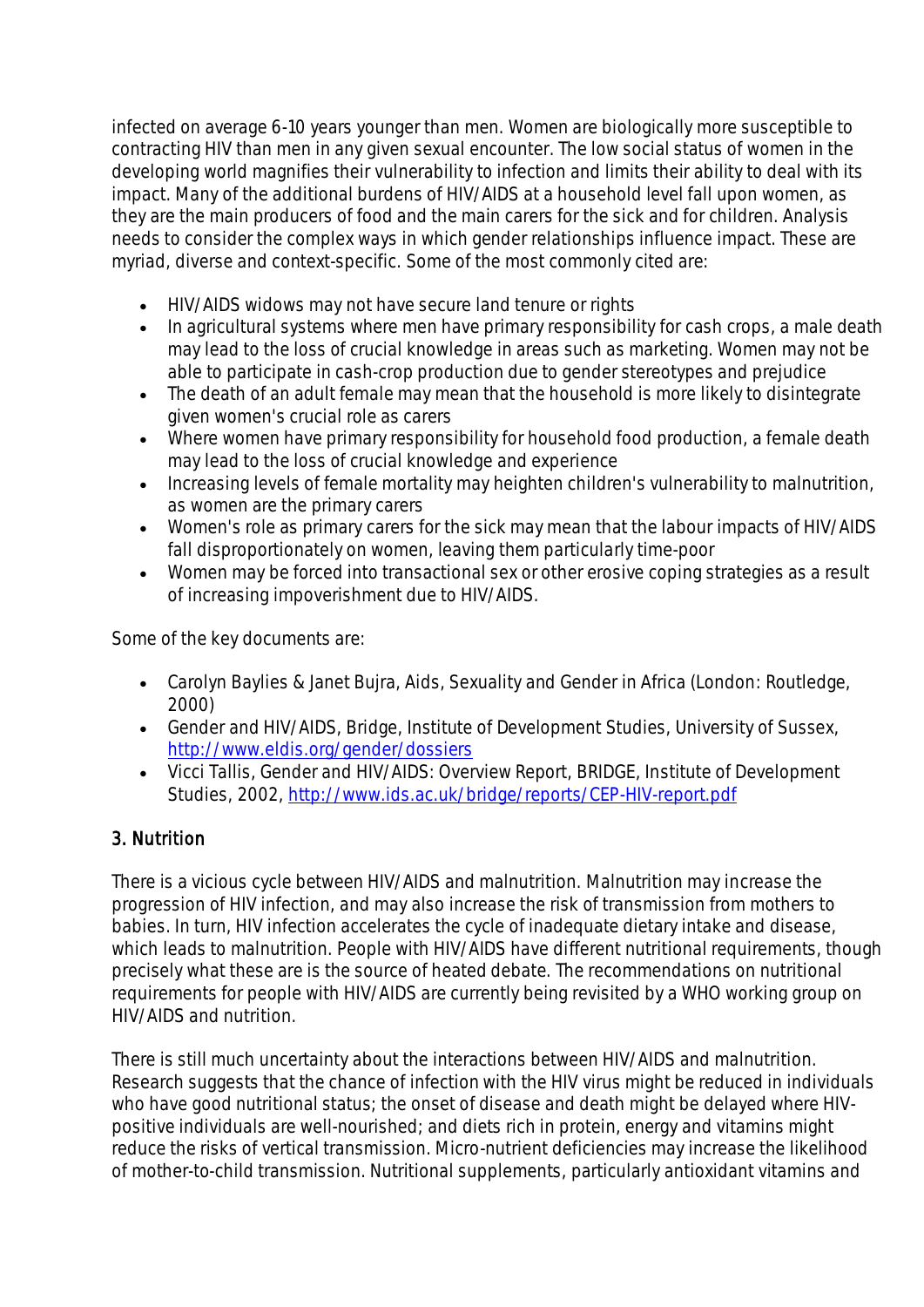minerals, may improve the immune function and other HIV-related outcomes, especially in nutritionally vulnerable populations.

Key documents are:

- Ellen Piwoz and Elizabeth Preble, HIV/AIDS and Nutrition: A Review of the Literature and Recommendations for Nutritional Care and Support in Sub-Saharan Africa, 2000, [http://www.dec.org/pdf\\_docs/PNACK673.pdf](http://www.dec.org/pdf_docs/PNACK673.pdf)
- WHO, Nutrient Requirements for People Living with HIV/AIDS: Report of a Technical Consultation, 2003, [http://www.who.int/nut/documents/hivaids\\_nut\\_require.pdf](http://www.who.int/nut/documents/hivaids_nut_require.pdf)
- WHO and FAO, Living Well With HIV/AIDS: A Manual on Nutritional Care and Support for PLWA, 2002,<http://www.fao.org/DOCREP/005/Y4168E/Y4168E00.HTM>
- Claudia Hudspeth, Nutrition and HIV/AIDS, paper prepared for the technical consultation on vulnerability in the light of the HIV/AIDS pandemic, UNICEF, 2003, [http://www.sahims.net](http://www.sahims.net/)
- J. Mason, A. Bailes and K. Mason, Drought, AIDS and Child Malnutrition in Southern Africa: Preliminary Analysis of Nutritional Data on the Humanitarian Crisis (New Orleans, LA: Tulane University, 2003)
- The Food Aid and Nutrition Technical Assistance Project (FANTA) has an excellent website with a series of papers on issues around food aid, HIV/AIDS and nutrition: see [http://www.fantaproject.org/focus/hiv\\_aids.shtml#HIVrec](http://www.fantaproject.org/focus/hiv_aids.shtml#HIVrec)

### 4. The southern Africa crisis and 'new variant famine'

The crisis in southern Africa during 2002 and 2003 highlighted the complex interactions between HIV/AIDS, food insecurity and famine. Strong statements have been made about the importance of HIV/AIDS: HIV/AIDS is 'challenging the paradigm of humanitarian assistance'; we are 'facing a new variant famine' and HIV/AIDS is the 'most fundamental underlying cause of the southern Africa crisis'. There has been a backlash against these claims, with some questioning whether the importance of HIV/AIDS as a contributory factor to the crisis has been over-stated.

Key reports looking at the southern Africa crisis are:

- Not Business as Usual, International Federation of the Red Cross, 2003, <http://www.reliefweb.int/library/documents/2003/ifrc/ifrc-southernafrica-25jun.pdf>
- James Morris, Next Steps for Action in Southern Africa: A Report of the Special Envoy of the Secretary-General for humanitarian needs in Southern Africa, 2003, <http://www.sahims.net/doclibrary/riacso/Next%20Steps%20Paper.doc>
- James Morris and Stephen Lewis, Mission Report: Lesotho, Malawi, Zambia and Zimbabwe 22-29 January 2003, United Nations[, http://www.odi.org.uk/Food-Security-](http://www.odi.org.uk/Food-Security-Forum/docs/Morris&LewisMissionJan2003.pdf)[Forum/docs/Morris&LewisMissionJan2003.pdf](http://www.odi.org.uk/Food-Security-Forum/docs/Morris&LewisMissionJan2003.pdf)
- SADC FANR Vulnerability Assessment Committee, Towards Identifying Impacts of HIV/AIDS on Food Insecurity in Southern Africa and Implications for Response: Findings from Malawi, Zambia and Zimbabwe, 2003, [http://www.reliefweb.int/library/documents/2003/sarpn](http://www.reliefweb.int/library/documents/2003/sarpn-zim-7may.pdf)[zim-7may.pdf](http://www.reliefweb.int/library/documents/2003/sarpn-zim-7may.pdf)

During the 2002 and 2003 crisis in southern Africa, Alex De Waal published a series of articles which argued that HIV/AIDS has such far reaching adverse implications that we are witnessing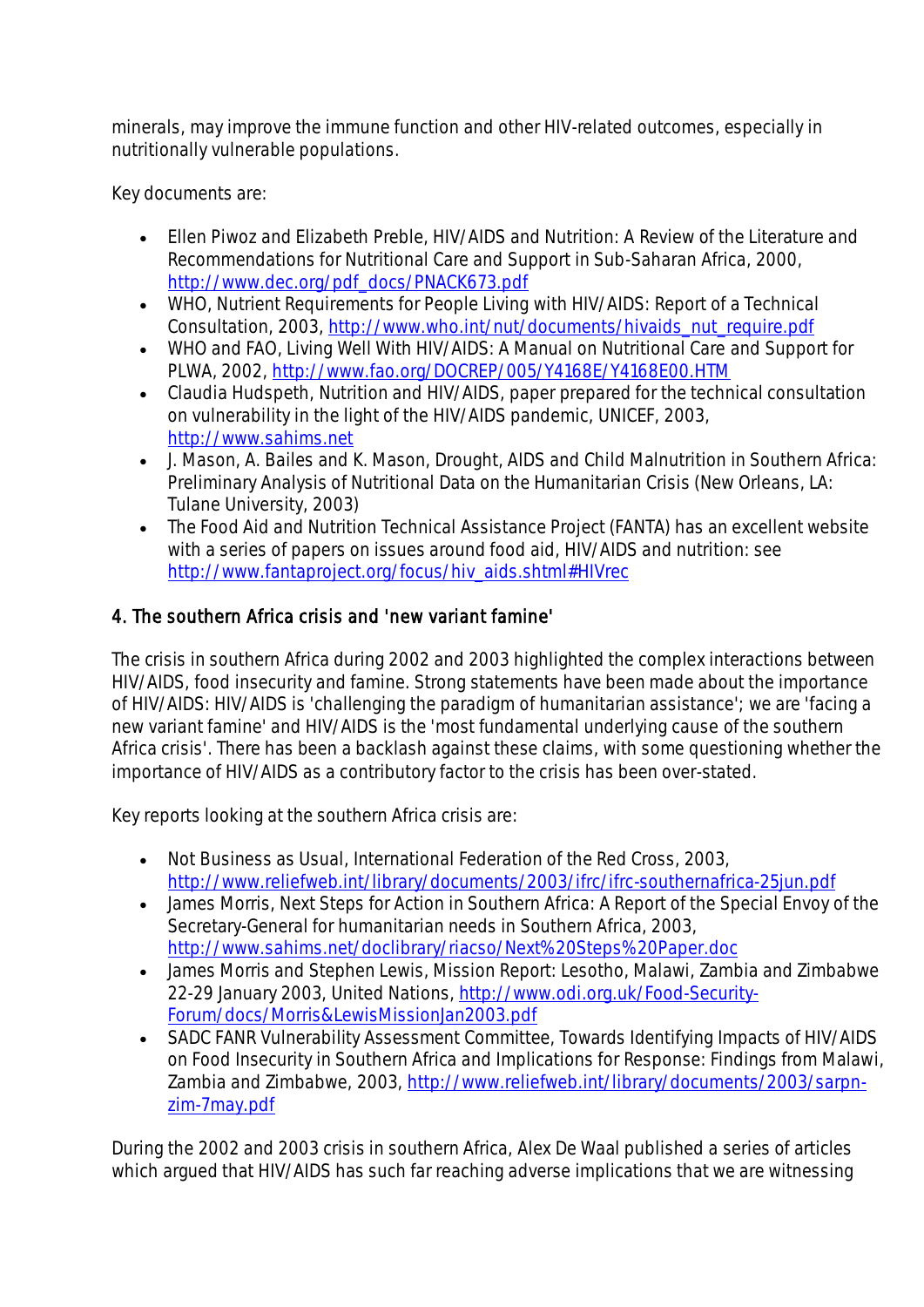what he called a 'new variant famine'. He argues that the models which have been developed for understanding peacetime famine in Africa depend on assumptions about household labour supply, skills and long-term viability which no longer necessarily apply in an HIV/AIDS epidemic.

De Waal and Alan Whiteside highlight four new factors, which characterise those affected by the HIV/AIDS epidemic: household labour shortages, loss of assets and skills due to adult mortality, the burden of care for sick adults and orphans and the vicious interactions between malnutrition and HIV.

These new factors mean that the effectiveness of traditional strategies used to cope with famine are reduced, and in some cases rendered impossible or dangerous. For example, reducing food consumption is particularly dangerous for HIV-positive individuals who have higher than normal nutritional needs. These authors conclude that, in 'new variant famine', the prospects for a sharp decline into famine are increased, and the possibilities for recovery reduced. 'New variant famine' is presented as a hypothesis that has not yet been validated by research.

The most recent articles on 'new variant famine' are:

- Alex De Waal and Joseph Tumushabe, HIV/AIDS and Food Security in Africa, a report for DFID, 2003,
	- [http://www.sarpn.org.za/documents/d0000235/P227\\_AIDS\\_Food\\_Security.pdf](http://www.sarpn.org.za/documents/d0000235/P227_AIDS_Food_Security.pdf)
- Alex De Waal and Alan Whiteside, 'New Variant Famine: AIDS and Food Crisis in Southern Africa', The Lancet, 362, 2003, pp. 1,234-37 [http://www.earth.columbia.edu/cgsd/documents/de\\_waal\\_lancetarticle.pdf](http://www.earth.columbia.edu/cgsd/documents/de_waal_lancetarticle.pdf)

# 5. HIV/AIDS, conflict and refugees

The complex ways in which HIV/AIDS interacts with livelihoods and contributes to vulnerability and food insecurity are magnified in conflict situations. The links between HIV/AIDS and conflict are also at a relatively early stage of exploration and research. What little work exists has focused on the links between conflict and the increased risk of infection.

Some key documents are:

- A. Khaw, P. Salama and B. Burkholder, 'HIV Risk and Prevention in Emergency-Affected Populations: A Review', Disasters, vol. 24, no. 3, 2000, pp. 181-98, <http://www.blackwellpublishing.com/journal.asp?ref=0361-3666>
- Ann Smith, HIV/AIDS and Emergencies: Analysis and Recommendations for Practice, HPN Network Paper 38, 2002,<http://www.odihpn.org/documents/networkpaper038.pdf>
- UNHCR, HIV/AIDS and Refugees: UNHCR's Strategic Plan 2002-2004, 2002, [http://www.unaids.org/html/pub/Topics/Security/HCRStrategicPlan021902\\_en\\_doc.htm](http://www.unaids.org/html/pub/Topics/Security/HCRStrategicPlan021902_en_doc.htm)

# 6. Emergency relief and HIV/AIDS

Humanitarian aid is part of a much larger international response to the impact of the HIV/AIDS pandemic. It is important to be clear about what the relief system can and cannot do. The overall response to HIV/AIDS needs to take place over decades, and requires a rethinking of relief modalities, development modalities and of the links between humanitarian aid and development.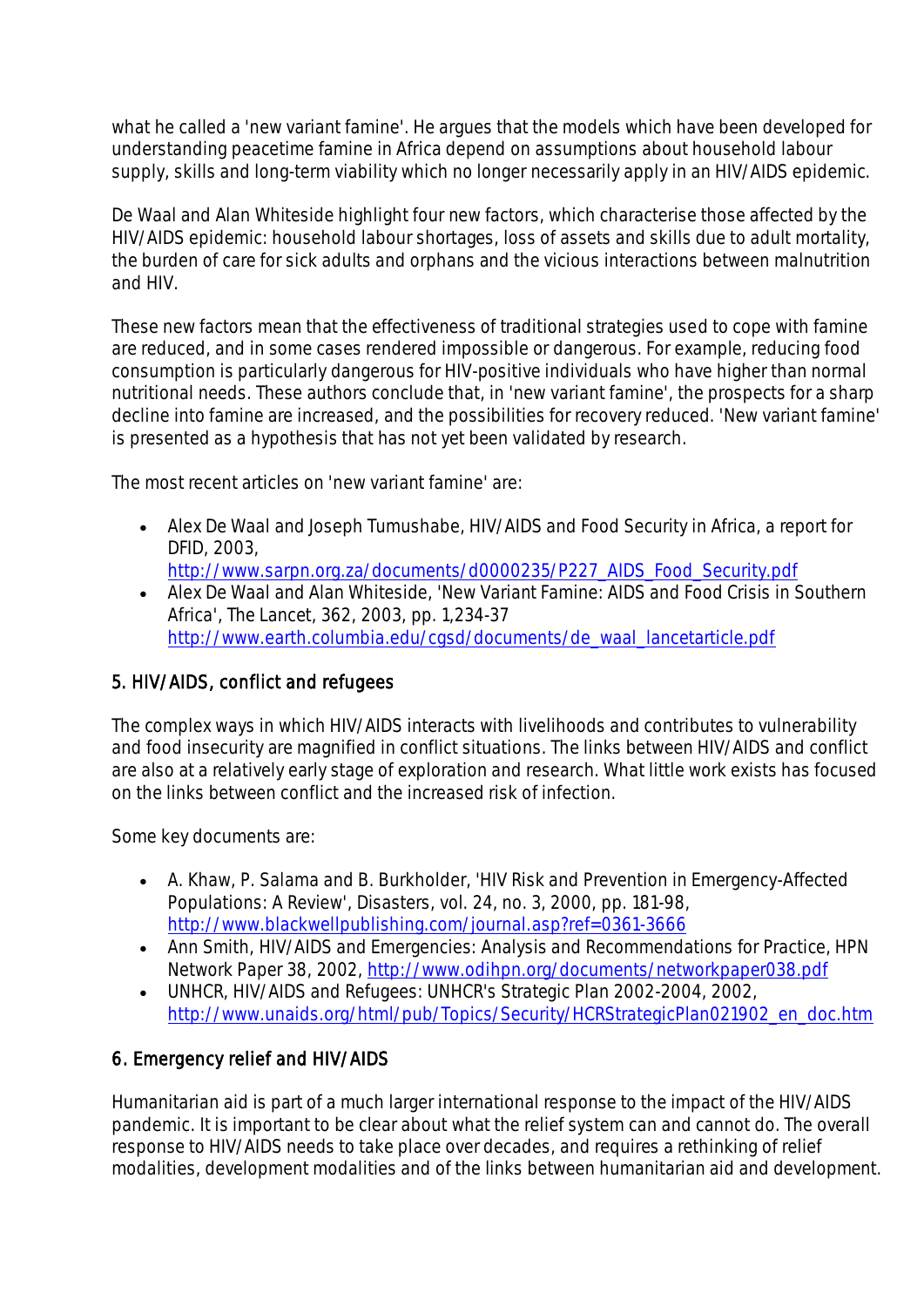The response of development assistance may need to draw on expertise and experience available within the humanitarian system, and vice versa.

A response across entire countries and regions over a period of decades is obviously ill-suited to the current ways in which humanitarian aid is delivered, based as it is on short-term time horizons and funding cycles. The core business of humanitarian relief should remain focused on saving lives and alleviating suffering in response to acute crises. In doing this in the context of an HIV/AIDS epidemic, it is important to take issues around HIV/AIDS into account in humanitarian programming across the different sectors of response, and across the programme cycle.

The southern Africa crisis raised a series of practical questions around the programming of humanitarian aid in the context of an HIV/AIDS epidemic. A literature relating to these issues is only just beginning to develop. The Inter-Agency Standing Committee (IASC) has published a new set of guidelines for HIV/AIDS interventions in emergency settings.

 Guidelines for HIV/AIDS Interventions in Emergency Settings, Inter Agency Standing Committee, 2003, <http://www.humanitarianinfo.org/iasc/IASC%20products/FinalGuidelines17Nov2003.pdf>

Key documents examining the response to HIV/AIDS in emergencies include:

- Patricia Bonnard, HIV/AIDS Mitigation: Using What We Already Know, FANTA Technical Notes No. 5, October 2002, [http://www.fantaproject.org/downloads/pdfs/tn5\\_hiv.pdf](http://www.fantaproject.org/downloads/pdfs/tn5_hiv.pdf)
- Paul Harvey, HIV/AIDS and Humanitarian Action, HPG Report 17, forthcoming, 2004.
- Sue Holden, AIDS on the Agenda: Adapting Development and Humanitarian Programmes to Meet the Challenge of HIV (Oxford: Oxfam, 2003), [http://www.oxfam.org.uk/what\\_we\\_do/issues/hivaids/aidsagenda.htm](http://www.oxfam.org.uk/what_we_do/issues/hivaids/aidsagenda.htm)
- Suneetha Kadilaya and Stuart Gillespie, Rethinking Food Aid to Fight AIDS, IFPRI, 2003, <http://www.ifpri.org/divs/fcnd/dp/papers/fcndp159.pdf>
- Programming in the Era of AIDS: WFP's Response to HIV/AIDS (Rome: World Food Programme, 2003), [http://www.iris.umd.edu/PPC\\_IDEAS/HIV\\_AIDS/Documents/wfp.pdf](http://www.iris.umd.edu/PPC_IDEAS/HIV_AIDS/Documents/wfp.pdf)
- ADP Toolkit for HIV/AIDS Programming, HIV/AIDS Hope Initiative, World Vision, 2003, [http://wvioaptus.wvi.org/africa.nsf/0/4d5305eac8172b1d42256d2100375bcc?OpenDocu](http://wvioaptus.wvi.org/africa.nsf/0/4d5305eac8172b1d42256d2100375bcc?OpenDocument) [ment](http://wvioaptus.wvi.org/africa.nsf/0/4d5305eac8172b1d42256d2100375bcc?OpenDocument)

# 7. Websites

There are a huge number of HIV/AIDS-related websites. Key sites relating to issues around HIV/AIDS, food security and emergencies include:

- ELDIS has a good resource guide for HIV/AIDS issues with downloadable documents: <http://www.eldis.org/hivaids/index.htm>
- The International AIDS Economic Network (IAEN) has a good collection of papers and a useful contact directory: [http://www.iaen.org](http://www.iaen.org/)
- The SynergyAIDS Resource Center contains documents that are relevant to HIV/AIDS project management and research: [http://www.synergyaids.com](http://www.synergyaids.com/)
- RENEWAL is a regional network on HIV/AIDS and food security. It currently has a number of useful summary papers highlighting the interactions between HIV/AIDS and food security: